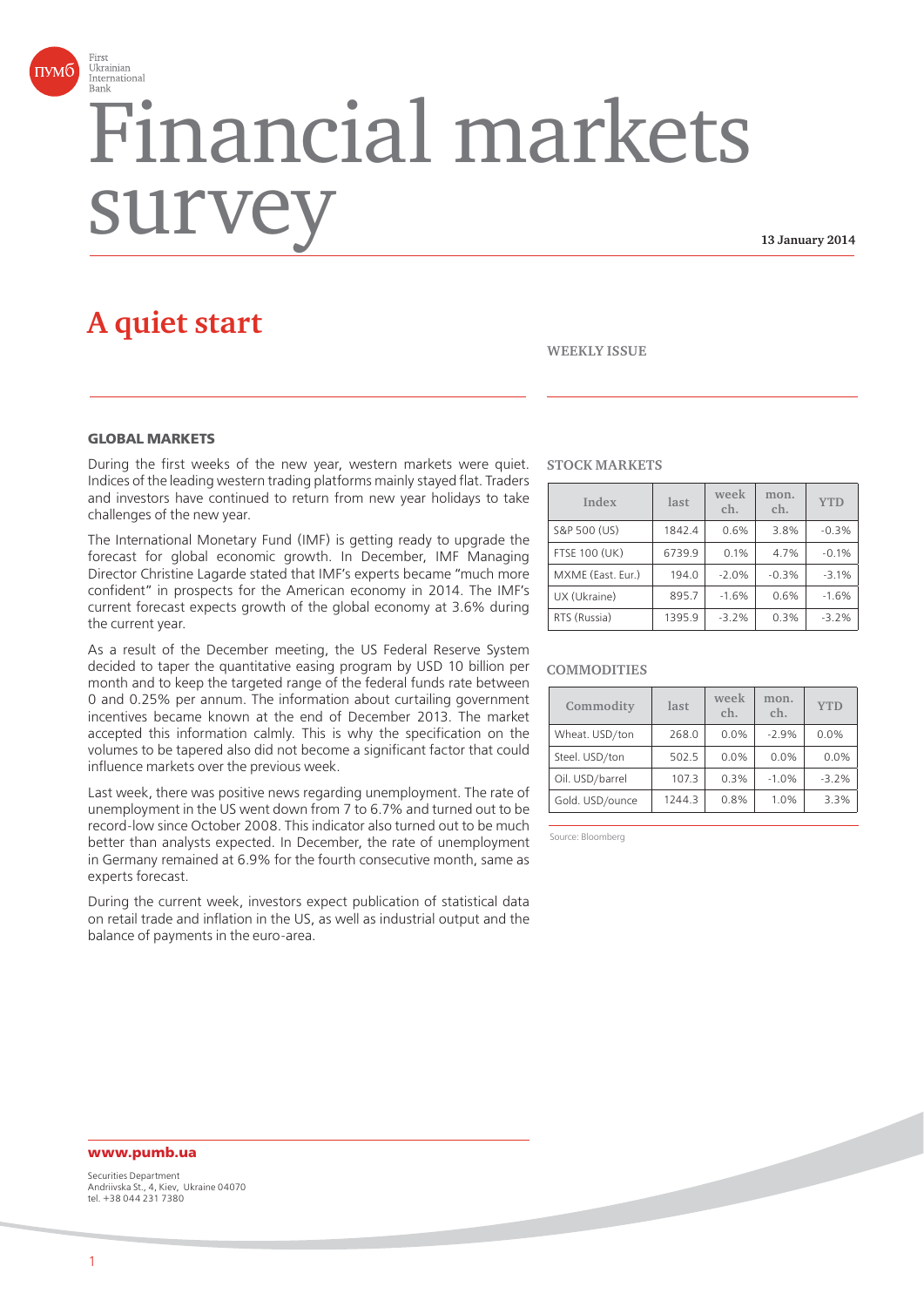

## **MACROECONOMICS**

According to information of the State Statistics Service, consumer prices in December 2013 grew 0.5% compared to the previous month. Over 2013, consumer prices grew the same 0.5%.

The main reason for accelerating inflation during the last month of 2013 was growing prices for food products, as well as alcoholic beverages and tobacco products. Prices for vegetable, sugar and dairy products grew the most. Nevertheless, prices for food products slipped 0.7% over 2013. The state statistics bodies registered a drop in prices for meat, fish, fruits, and sunflower-seed oil. At the same time, prices for alcoholic beverages and tobacco products rose 10.1% in 2013.

In December 2013, producer prices grew 0.7% compared to the previous month and went up 1.7% year-on-year. Growing producer prices in December were connected mainly with accelerating prices in mining industry, as well as electricity rates rising 2.1%.

#### **BOND MARKET**

Last week, the Ministry of Finance did not hold any tenders for placing internal government bonds.

During the current week, the Ministry of Finance plans to hold a tender on 14 January. The Ministry of Finance will offer internal government bonds denominated in hryvnia and maturing in 2014, 2019 and 2020.

#### **EQUITY MARKET**

In 2014, the Ukrainian Exchange (UX) resumed trading on 8 January. On 9 January, the UX Index fell 20 points and went below 900 points. Over the next day, the UX Index grew a little and closed at 895.68 points.

We expect that, in the near future, trading on the Ukrainian stock market will continue to be weak, while bargains will be mainly of technical nature without any link to a certain strategy.

#### **FOREIGN EXCHANGE MARKET**

On 3 January – the first working day of 2014 – trading ranged within the limits of UAH 8.20-8.23/USD. The next working week began on Wednesday, 8 January. On that day, trading ranged within the limits of UAH 8.22-8.24/USD. By the end of the previous week, the market grew gradually. The exchange rate on the interbank foreign exchange market reached UAH 8.24-8.25/USD on Thursday, UAH 8.27-8.29/USD on Friday and UAH 8.28-8.29/USD on Saturday. The activity on the market was low, state-owned banks were not active participants in trading. The National Bank of Ukraine made no interventions.

The maximum foreign exchange sales volumes were registered on Friday, 3 January: above USD 1.5 billion (all currencies), including sales of the American currency alone for the total of USD 1.2 billion.

#### **LATEST MACROECONOMIC DATA**

| Indicator                                 | Value |
|-------------------------------------------|-------|
| Consumer price change in December 2013, % |       |

Source: the State Statistics Service

**THE UX INDEX AND TRADING VOLUME** 



Source: Bloomberg

#### **Ukraine**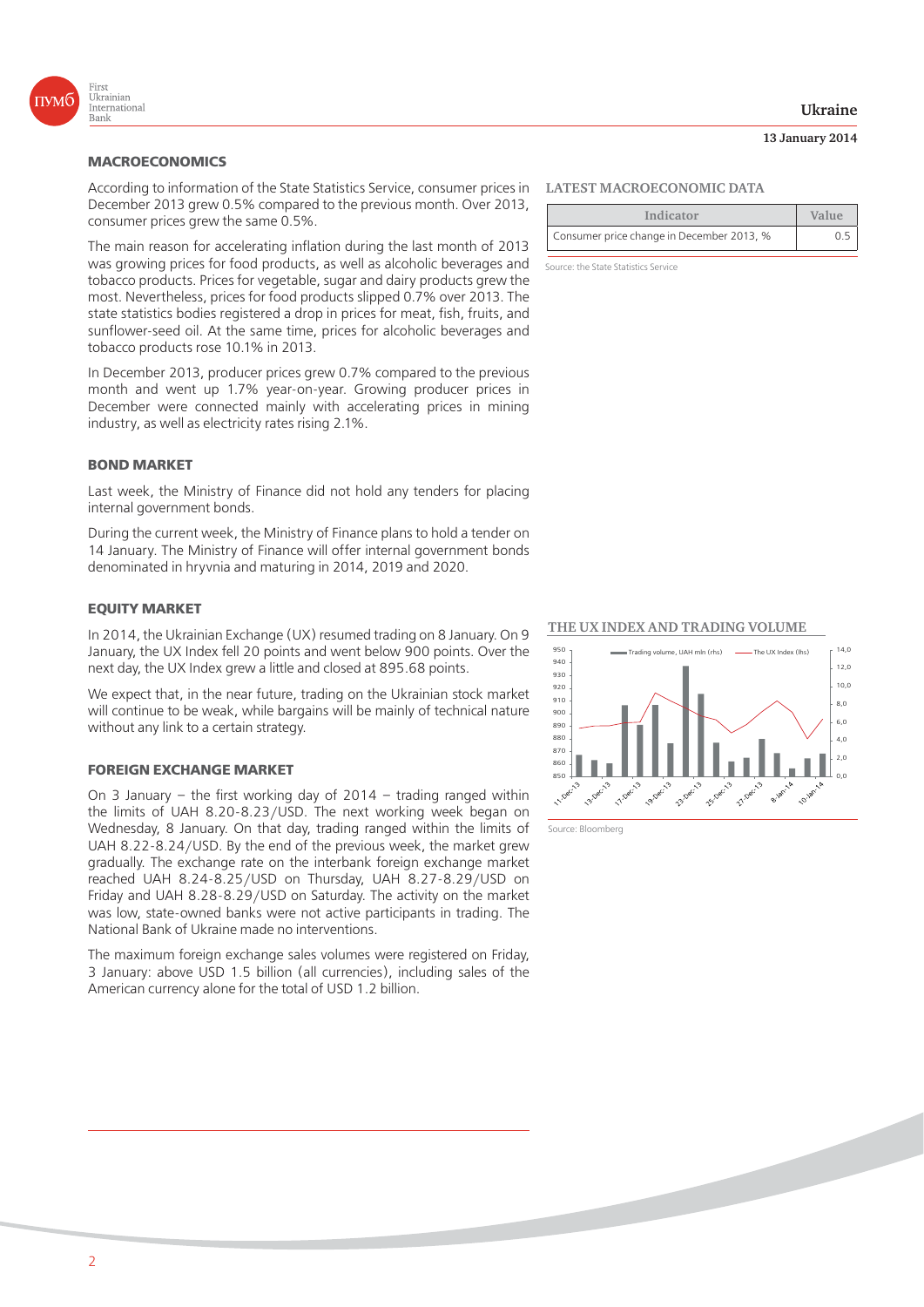

**13 January 2014**

# **INTERBANK LENDING MARKET**

Since the beginning of 2014, the balance on correspondent accounts has been at a high level. This fact, as well as low activity of market participants during the post-holiday period, caused a drop in rates for interbank loans. Over 9-10 January, the cost of overnight resource did not exceed 2% per annum, while monthly resources cost 2-4%.